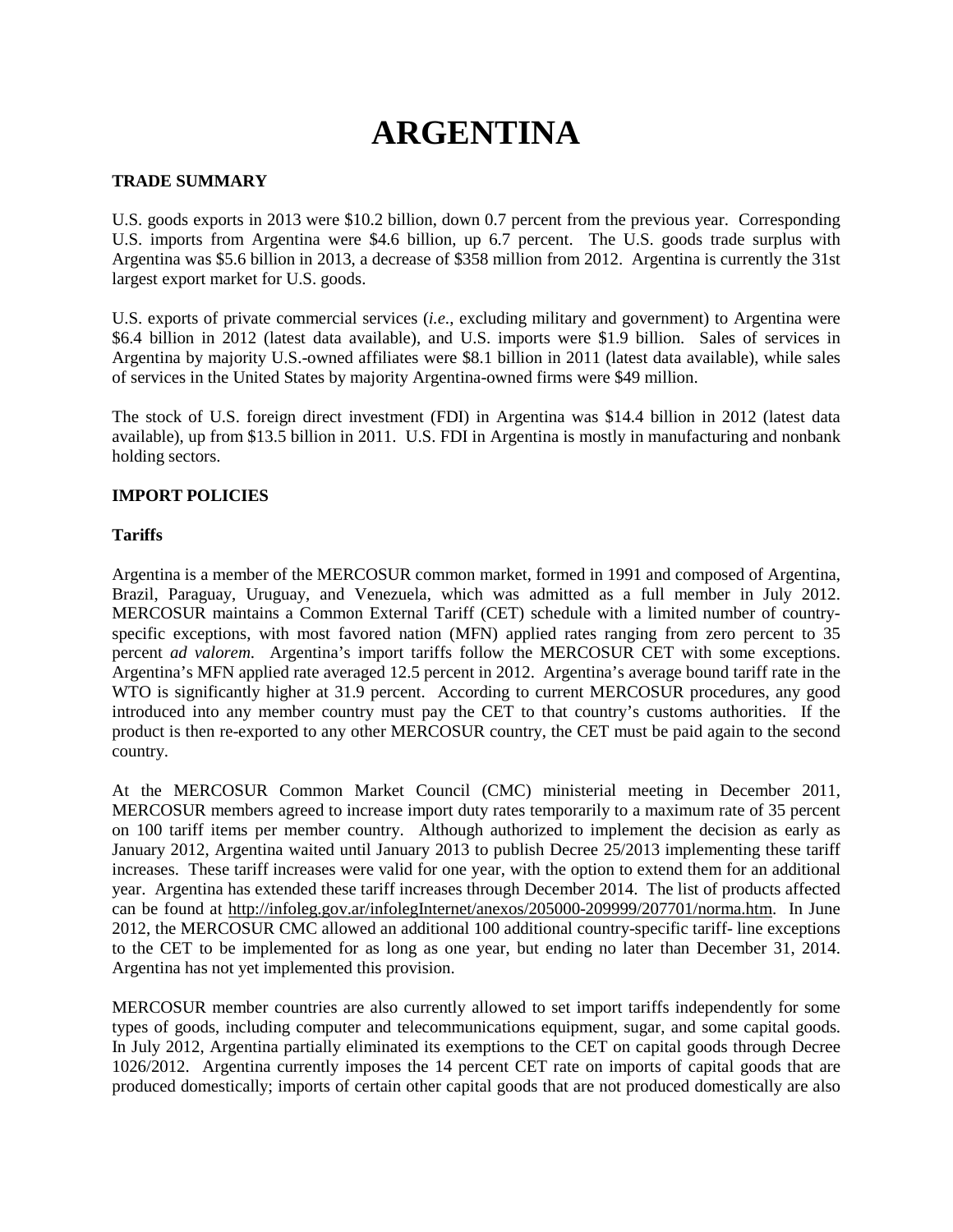subject to a reduced *ad valorem* tariff of 2 percent. A list of the goods affected and their respective tariff rates can be found at http://infoleg.gov.ar/infolegInternet/anexos/195000-199999/199256/norma.htm.

Argentina has bilateral arrangements with Brazil and Uruguay on automobiles and automotive parts intended to liberalize trade and increase integration in this sector among the three countries. Mexico and Argentina also have a separate bilateral trade agreement regarding automobiles and automotive parts.

Several U.S. industries have raised concerns about prohibitively high tariffs and other taxes in Argentina on certain products, including distilled spirits, restaurant equipment, and motorcycles.

While the majority of tariffs are levied on an *ad valorem* basis, Argentina also charges compound rates consisting of *ad valorem* duties plus specific levies known as "minimum specific import duties" (DIEMs) on products in several sectors, including textiles and apparel, footwear, and toys. These compound import duties do not apply to goods from MERCOSUR countries and cannot exceed an *ad valorem*  equivalent of 35 percent. Although the DIEMs purportedly expired on December 31, 2010, and the government of Argentina has not formally extended them, they are still being charged.

MERCOSUR's CMC advanced toward the establishment of a Customs Union with its approval of a Common Customs Code (CCC) and Decision 5610 (December 2010) to implement a plan to eliminate the double application of the CET within MERCOSUR. The plan was to take effect in three stages with the first phase to have been implemented no later than January 1, 2012. That deadline was not met, however. In November 2012, Argentina became the first MERCOSUR member to ratify the CCC. The CCC must be ratified by all MERCOSUR member countries before it enters into force.

## **Nontariff Barriers**

Argentina imposes a growing number of customs and licensing procedures and requirements, which make importing U.S. products more difficult. The measures include additional inspections, restrictions on entry ports, expanded use of reference prices, import license requirements, and other requirements such as importer invoices being notarized by the nearest Argentine diplomatic mission when imported goods are below reference prices. Many U.S. companies with operations in Argentina have expressed concerns that the measures have delayed exports of U.S. goods to Argentina and, in some cases, stopped exports of certain U.S. goods to Argentina altogether.

Argentina's increased use of nontariff barriers is a function of the government of Argentina's increasing reliance on a growth strategy that is based heavily on import substitution. More recently, Argentina's import restrictions also appear intended to address concerns about declining currency reserves.

Since April 2010, pursuant to Note 232, Argentina has required importers to obtain a "certificate of free circulation" from the National Food Institute (Instituto Nacional de Alimentos) prior to importing food products. This requirement affects all exporters of food products to Argentina and appears to serve as an import licensing requirement. U.S. companies report that this requirement is used to delay or deny the importation, and the issuance of such certificates is often contingent upon the importer undertaking a plan to export goods of an equivalent value.

Argentina prohibits the import of many used capital goods. Domestic legislation requires compliance with strict conditions on the entry of those used capital goods that may be imported, which are also subject to import taxes. On January 9, 2013, Argentina published Decree 2646/2012, implementing changes to the regulations regarding the import of used capital goods. The import of certain capital goods remains banned, and those allowed are taxed at a 28 percent rate in the case of existing local production,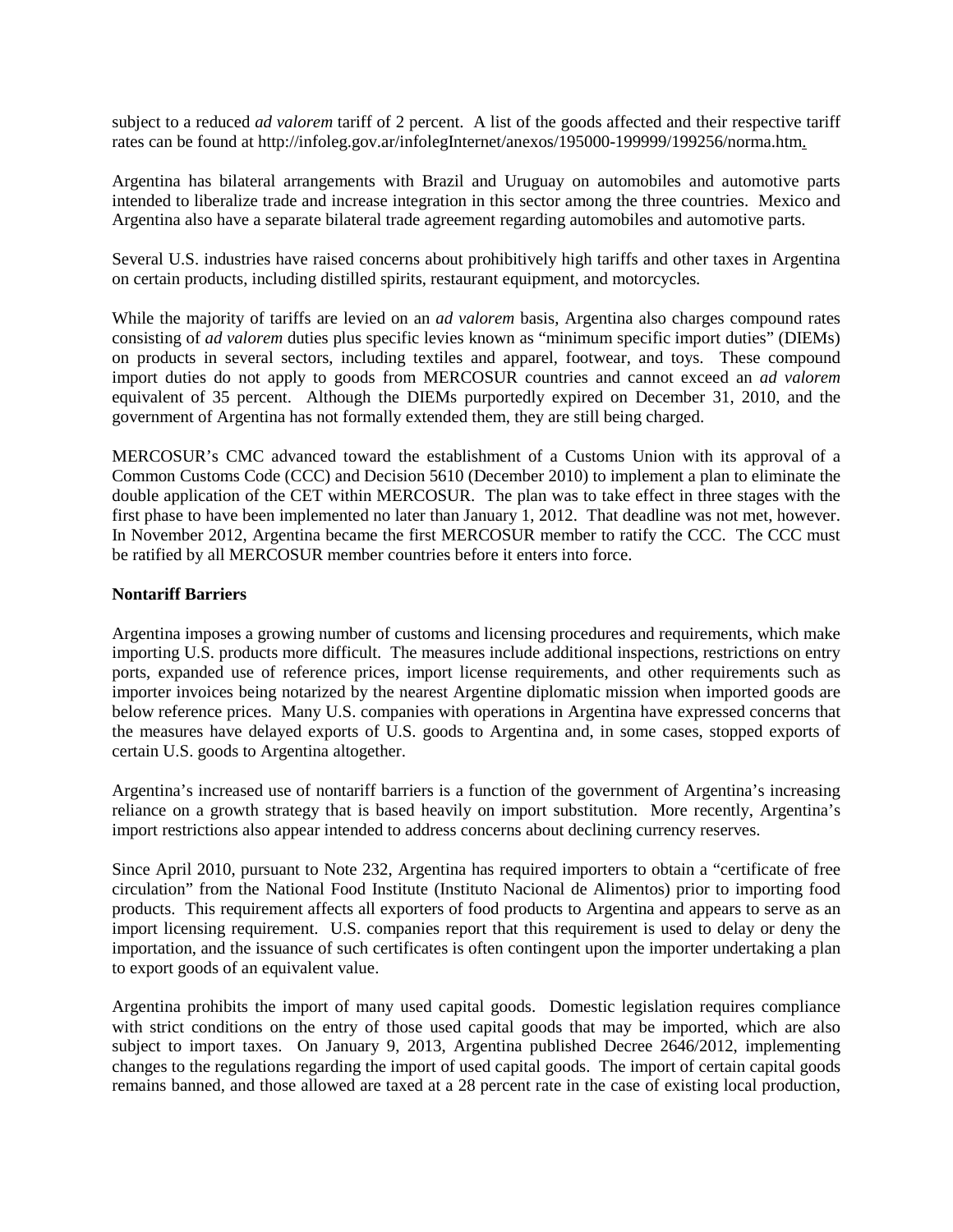14 percent in the absence of existing local production, and 6 percent for used capital goods for the aircraft industry. The changes on the conditions to import used capital goods are the following:

- Used capital goods can only be imported directly by the end user;
- Overseas reconditioning of the goods is allowed only if performed by the original manufacturer. Third-party technical appraisals are discontinued;
- Local reconditioning of the good is subject to technical appraisal only to be performed by INTI (state-run Institute of Industrial Technology), except for aircraft related items;
- Regardless of where the reconditioning takes place, the Argentine Customs Authority requires at the time of import the presentation of a "Certificate of Import of Used Capital Goods." This certificate is issued by the Secretariat of Foreign Trade and Ministry of Industry after the approval by the Secretariat of Industry;
- The time period during which the imported used capital good cannot be transferred (sold or donated) is extended from two years to four years.

The text of the Decree can be found at: [http://infoleg.gov.ar/infolegInternet/anexos/205000-](http://infoleg.gov.ar/infolegInternet/anexos/205000-209999/207093/norma.htm) [209999/207093/norma.htm.](http://infoleg.gov.ar/infolegInternet/anexos/205000-209999/207093/norma.htm) Argentina created exceptions for some industries (*e.g.,* graphics, printing, machine tools, textiles, and mining), enabling importation of used capital goods at a zero percent import tax. In September 2013, some types of aircraft were added to the list of exceptions. More details can be found at [http://www.infoleg.gob.ar/infolegInternet/anexos/215000-219999/219230/norma.htm.](http://www.infoleg.gob.ar/infolegInternet/anexos/215000-219999/219230/norma.htm)

The Argentina-Brazil Bilateral Automobile Pact bans the import of used self-propelled agricultural machinery unless it is rebuilt. Argentina prohibits the importation and sale of used or retreaded tires (but in some cases allows remolded tires); used or refurbished medical equipment, including imaging equipment; and used automotive parts. Argentina generally restricts or prohibits the importation of any remanufactured goods, such as remanufactured automotive parts, earthmoving equipment, medical equipment, and information and communications technology products.

In December 2010, Argentina reintroduced an import prohibition on used clothing, which is due to expire in 2015. In August 2012, the Argentine tax authority (Administración Federal de Ingresos Públicos or AFIP) issued Resolution 3373, which increased the tax burden for importers because the taxes are charged after import duties are levied. The value-added tax (VAT) advance rate rose from 10 percent to 20 percent on imports of consumer goods, and from 5 percent to 10 percent on imports of capital goods. The income tax advance rate on imports of all goods increased from 3 percent to 6 percent, except when the goods are intended for consumption or for use by the importer, in which case an 11 percent income tax rate applies.

In January 2014, the Argentine government introduced a sliding scale tax on cars. Vehicles valued between 170,000 pesos (approximately \$25,000) and 210,000 pesos (approximately \$30,000) are subject to a 30 percent tax. Vehicles valued at more than 210,000 pesos are subject to a 50 percent tax. The tax is applied on top of the normal import duty.

Argentina maintains certain localization measures aimed at encouraging domestic production. For example, in May 2012, the Argentine National Mining Agency (Agencia Nacional de Minería or ANM) issued Resolutions 12/2012 and 13/2012, requiring mining companies registered in Argentina to use Argentine flagged vessels to transport minerals and their industrial derivatives for export from Argentina. These resolutions also require that mining companies registered in Argentina purchase domestic capital goods, spare parts, inputs and services. Another example is Law 26,522 of 2010, which requires that radio and television (via airwaves and cable) advertisements have a minimum of 60 percent local content.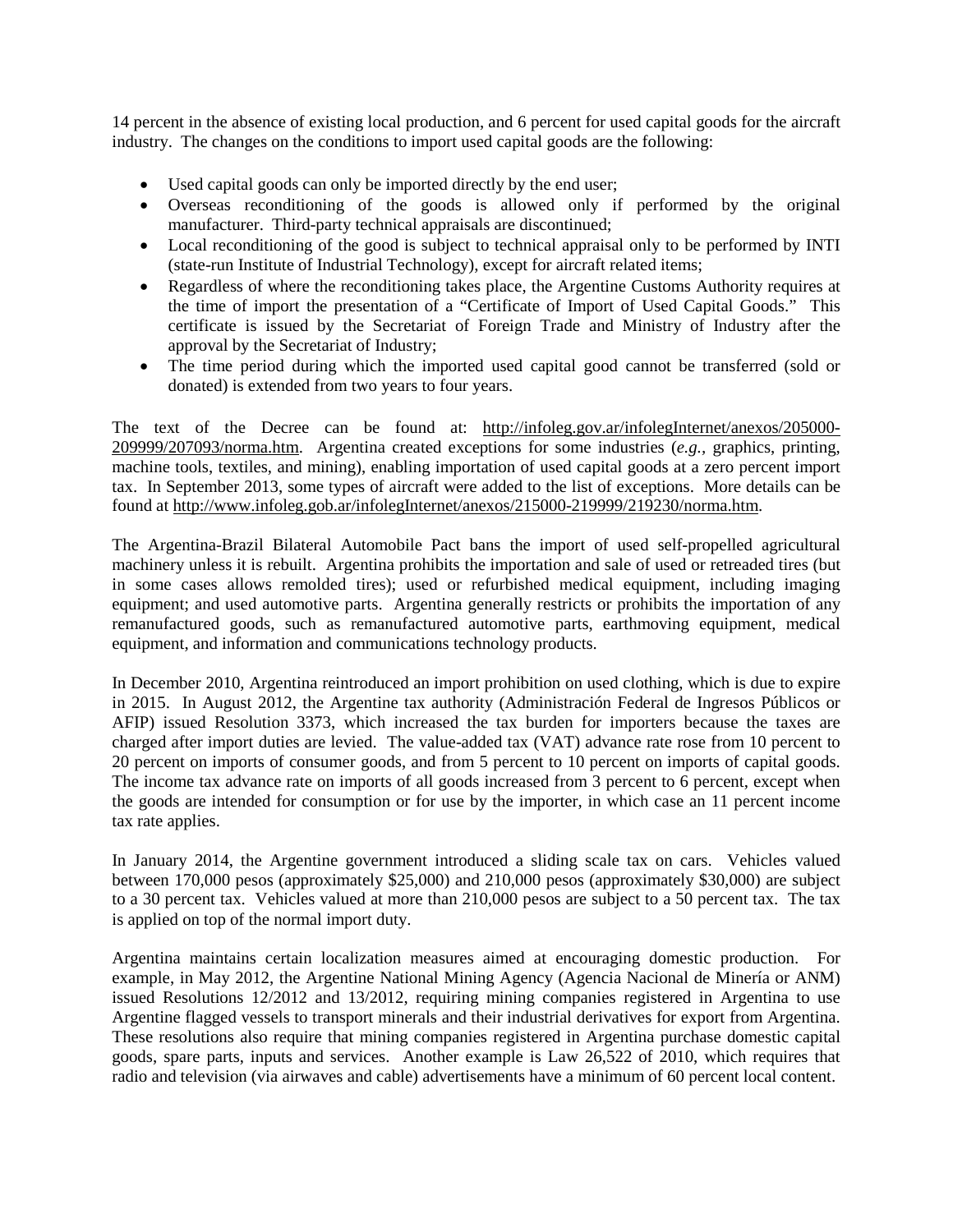#### *Import Licenses*

In early January 2012, Argentina announced a measure, effective on February 1, 2012, requiring companies to file an online affidavit, known as the Advanced Sworn Statement on Imports (DJAI) and wait for government review and approval before importing goods. All goods imported for consumption are subject to the DJAI requirement. This requirement creates additional delays and is used to restrict imports. Following the implementation of the DJAI measure, in September 2012, Argentina eliminated the automatic import licensing requirements it previously administered on 2,100 tariff lines, mainly involving consumer products. Argentina also repealed its use of product-specific non-automatic import licenses in January 2013 via Resolution 11/2013. Prior to that, Argentina had used product-specific nonautomatic licenses to restrict imports and provide protection in sectors that the Argentine government deemed sensitive. Argentina also uses the DJAI requirement and other licensing requirements to extract commitments from importers to export goods from Argentina, increase investments in Argentina, increase the use of local content, refrain from repatriating profits, and/or limit the volume or value of imports.

In response to U.S. Government inquiries about its import licensing regime, Argentina has asserted that all of these measures are nondiscriminatory and consistent with WTO obligations. On August 21, 2012, the United States requested consultations with Argentina under the dispute settlement provisions of the WTO Understanding on Rules and Procedures Governing the Settlement of Disputes concerning the DJAI requirement, the product-specific import licenses (which have since been repealed), and the commitments Argentina requires importers to comply with in order to receive import approvals. The United States, along with Mexico and Japan, held consultations with Argentina in September 2012. After the consultations failed to resolve the issue, the United States requested the establishment of a dispute settlement panel in December 2012. The European Union and Japan joined the United States in its panel request. In January 2013, the WTO's Dispute Settlement Body (DSB) established a panel to examine this dispute. On November 15, 2013, the Chair of the panel informed the DSB that it expects to issue its final report to the parties by the end of May 2014.

## *Customs Valuation*

Argentina continues to apply reference values to several thousand products. The stated purpose of reference pricing is to prevent under-invoicing, and authorities establish benchmark unit prices for customs valuation purposes for certain goods that originate in, or are imported from, specified countries. These benchmarks establish a minimum price for market entry and dutiable value. Importers of affected goods must pay duties calculated on the reference value, unless they can prove that the transaction was conducted at arm's length.

Argentina also requires importers of any goods from designated countries, including the United States, that are invoiced below the reference prices to have the invoice validated by both the exporting country's customs agency and the appropriate Argentine embassy or consulate in that country. The government of Argentina publishes an updated list of reference prices and applicable countries, which is available at: http://www.afip.gov.ar/aduana/valoracion/valores.criterios.pdf. In April 2012, Argentina issued General Resolution 3301, which established reference values for certain household articles and toiletry articles of plastics (HS code 3924.90) from several countries, including the United States.

Customs External Notes 87/2008 of October 2008 and 15/2009 of February 2009 established administrative mechanisms that restrict the entry of products deemed sensitive, such as textiles, apparel, footwear, toys, electronic products, and leather goods. While the restrictions are not country specific, they are to be applied more stringently to goods from countries considered "high risk" for underinvoicing, and to products considered at risk for under-invoicing as well as trademark fraud.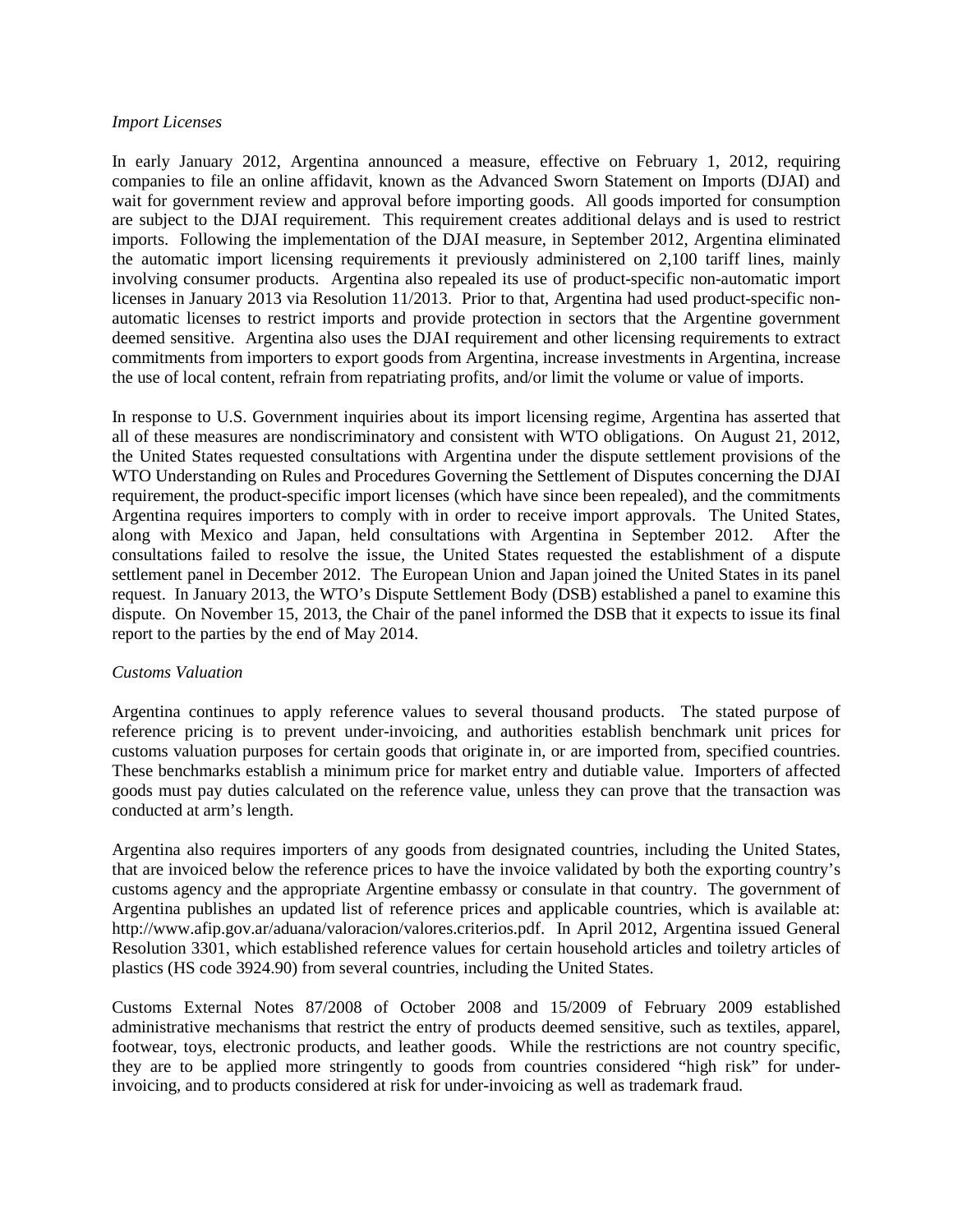## *Ports of Entry*

Argentina restricts entry points for several classes of goods, including sensitive goods classified in 20 Harmonized Tariff Schedule chapters (*e.g.,* textiles; shoes; electrical machinery; iron, steel, metal and other manufactured goods; and watches), through specialized customs procedures for these goods. A list of products affected and the ports of entry applicable to those products is available at:<br>http://www.infoleg.gov.ar/infolegInternet/anexos/130000-134999/131847/norma.htm. Depending on [http://www.infoleg.gov.ar/infolegInternet/anexos/130000-134999/131847/norma.htm.](http://www.infoleg.gov.ar/infolegInternet/anexos/130000-134999/131847/norma.htm) their country of origin, many of these products are also subject to selective, rigorous "red channel" inspection procedures, and importers are required to provide guarantees for the difference in duties and taxes if the declared price of an import is lower than its reference price.

Since the first measure regarding the limitation of ports of entry was formally announced in 2005, several provincial and national legislative authorities have requested the elimination or modification of the specialized customs scheme. Through several resolutions issued by the Customs Authority in 2007, 2008, 2010, and 2011, Argentina has increased the number of authorized ports of entry for certain products.

#### **Customs Procedures**

Certificates of origin have become a key element in Argentine import procedures in order to enforce antidumping measures, reference prices (referred to as "criterion values"), and certain geographical restrictions. In August 2009, AFIP revised through External Note 4 the certificate of origin requirements for a list of products subject to non-preferential tariff treatment for which a certificate of origin is required. The products affected include certain organic chemicals, tires, bicycle parts, flat-rolled iron and steel, certain iron and steel tubes, air conditioning equipment, wood fiberboard, most fabrics (*e.g.,* wool, cotton, other vegetable), carpets, most textiles (*e.g.,* knitted, crocheted), apparel, footwear, metal screws and bolts, furniture, toys and games, brooms, and brushes. To receive the most favored nation tariff rate, the certificate of origin must be certified by an Argentine consulate or embassy. For products with many internal components, such as machinery, each individual part is often required to be notarized in its country of origin, which can be very burdensome. Importers have stated that the rules governing these procedures are unclear and can be arbitrarily enforced.

Simplified customs clearance procedures on express delivery shipments are only available for shipments valued at \$1,000 or less. Couriers are now considered importers and exporters of goods, rather than transporters, and also must declare the tax identification codes of the sender and addressee, both of which render the process more time consuming and costly. These regulations increase the cost not only for the courier, but also for users of courier services.

## **EXPORT POLICIES**

Argentina imposes export taxes on all but a few exports, including significant export taxes on key hydrocarbon and agricultural commodities. In many cases, the export tax for raw materials is set higher than the sale price of the processed product to encourage development of domestic value-added production. Crude hydrocarbon export taxes are indexed to world commodity benchmarks.

Despite proposals from within and outside the Argentine Congress to reduce or eliminate export taxes, the taxes continue to be actively supported and managed by the government of Argentina. Export taxes are a major source of fiscal revenue for the government; they advantage downstream processors of the products subject to the export tax; and they serve as an incentive to increase value-added production in Argentina. The following products are currently subject to an export tax: iron ore at 10 percent, soybeans at 35 percent, soybean oil and soybean meal at 32 percent, sunflower seed at 32 percent, sunflower seed meal and sunflower seed oil at 30 percent, wheat at 23 percent, and corn at 20 percent.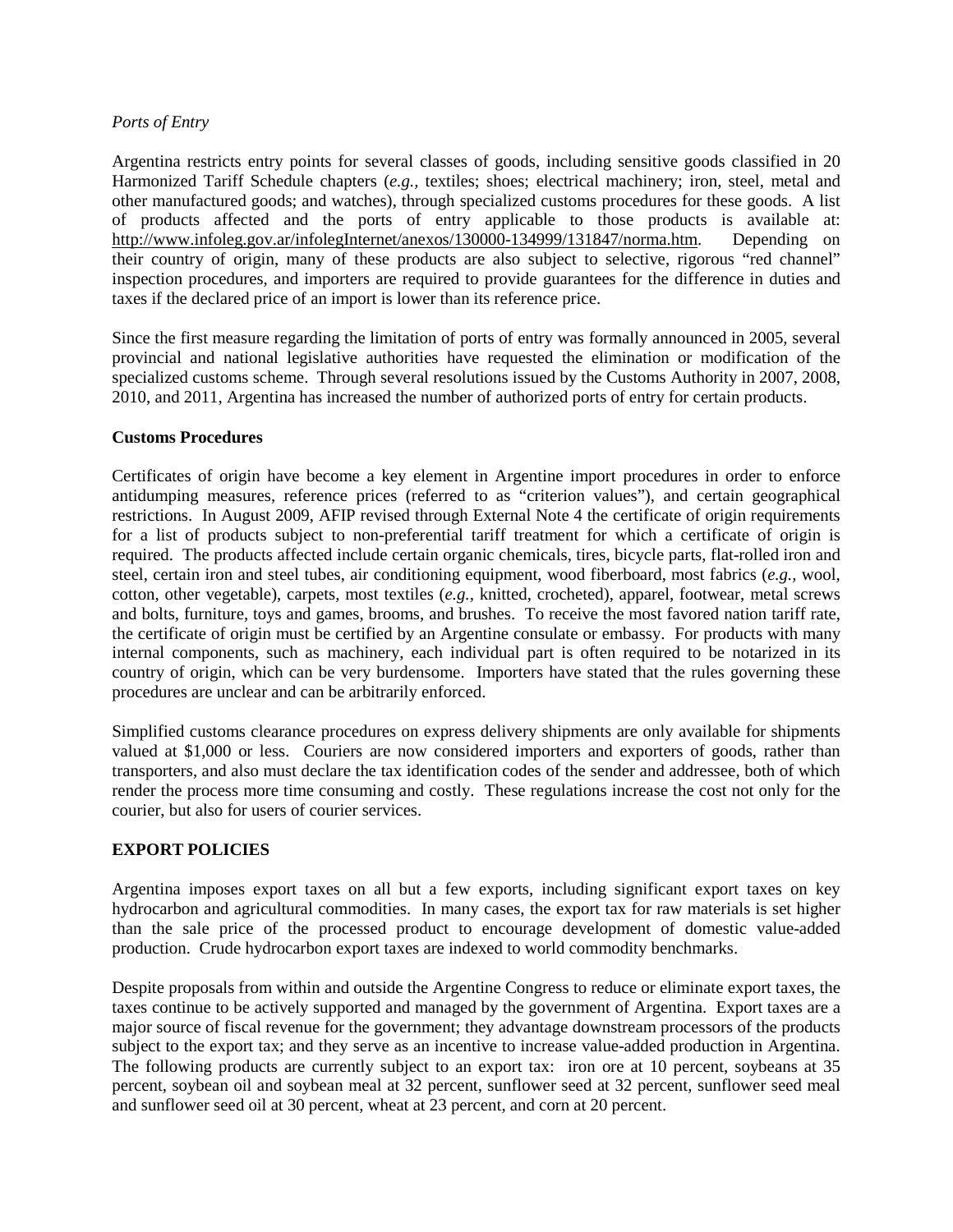On December 3, 2013, in Decree 2014/2013, Argentina increased export taxes for soybean pellets and animal food which contains soybean hulls and waste from 5 percent to 32 percent. (MCN, Mercosur Common Nomenclature positions 2302.50.00, 2308.00.00 and 2309.90.90.)

In August 2012, Argentina increased its export tax on biodiesel from 20 percent to 32 percent and eliminated a 2.5 percent rebate. Biodiesel exports are now affected by a sliding scale tax that is reviewed every 15 days. Since September 2013, the effective export tax has been 21 percent.

In August 2012, pursuant to Decree 1513/2012, Argentina extended the 2009 ban on exports of ferrous scrap for 360 days. The ban expired in August 2013, but a 5 percent export tax remains in place.

The MERCOSUR CCC restricts future export taxes and anticipates a transition to a common export tax policy. As noted above, in November 2012, Argentina became the first MERCOSUR member to ratify the CCC, but the CCC must be ratified by all MERCOSUR member countries before it enters into force.

## **Export Registrations**

In addition to levying high export taxes, Argentina requires major commodities to be registered for export before they can be shipped out of the country. Until 2011, the National Organization of Control of Agricultural Commercialization (ONCCA) administered the Registry of Export Operations for meat, grain (including vegetable oils), and dairy products under the provisions of Resolution 3433/2008. After ONCCA was dismantled in early 2011, part of the administration of the Registry of Export Operations was transferred to the Ministry of Agriculture (related to dairy and meat exports) and to the Ministry of Economy (related to grain exports), but reportedly there have been no major changes to procedures for registering exports. All exports must still be registered, and the government retains the authority to reject or delay exports depending on domestic price and supply conditions. One of the goals of the export registration process has been to control the quantity of goods exported, and thereby guarantee domestic supply. Export registrations of wheat, corn, beef, and dairy products continue to be subject to periodic restrictions due to shortfalls in domestic supplies.

Argentina continues to impose time restrictions on the validity of grain and oilseed export permits depending on when the export tax is paid. Under applicable regulations, export permits are valid for 45 days after registration is approved, if the export tax is paid at the time of export. Export permits may be valid for up to 365 days for corn and wheat and 180 days for soybean and sunflowers products if the exporter pays 90 percent of the export tax at the time the export license is approved.

## **GOVERNMENT PROCUREMENT**

Law 25,551 of 2001 established a national preference for local industry for most government procurement if the domestic supplier's tender, depending on the size of the company, is no more than 5 percent to 7 percent higher than the foreign tender. The preference applies to procurement by all government agencies, public utilities, and concessionaires. There is similar legislation at the provincial level. These preferences serve as barriers to participation by foreign firms.

Argentina is not a signatory to the WTO Agreement on Government Procurement, but it is an observer to the WTO Committee on Government Procurement.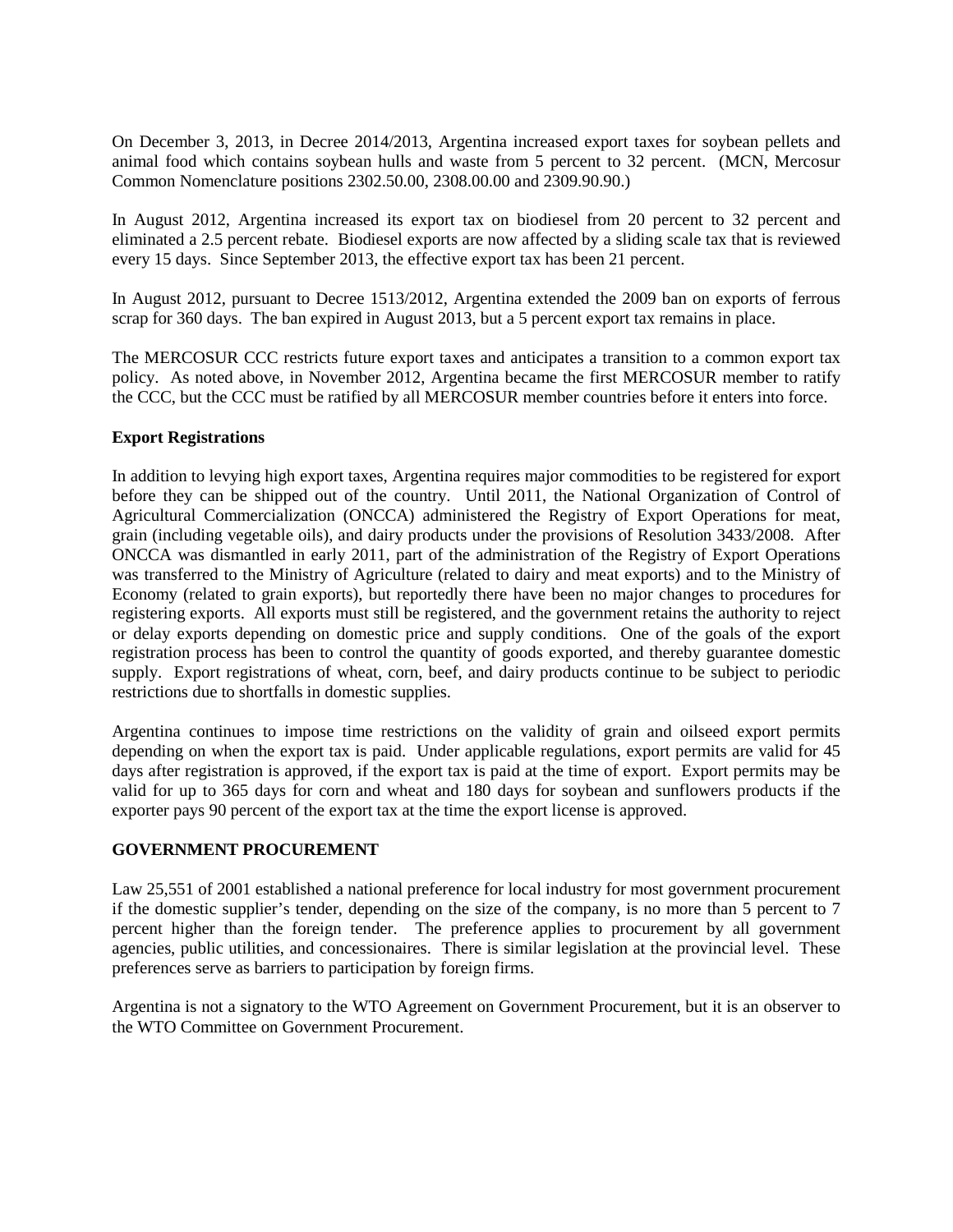## **INTELLECTUAL PROPERTY RIGHTS PROTECTION**

Argentina continued to be listed on the Priority Watch List in the 2013 Special 301 report. Argentina has made some progress with respect to intellectual property rights (IPR) enforcement, including two noteworthy actions that Argentina's judicial authorities, both civil and criminal, took in 2012 against the unauthorized distribution of pirated content over the Internet. However, significant concerns remain. IPR enforcement needs to be strengthened in order to combat the widespread availability of pirated and counterfeit goods. Although some industries report good cooperation with law enforcement authorities, Argentina's judicial system remains inefficient with respect to IPR enforcement, and there is reluctance to impose deterrent-level criminal sentences. Piracy over the Internet is a concern, and overall levels of copyright piracy, in both the online and hard goods environments, remain high. South America's largest black market for counterfeit and pirated goods, La Salada, located in Buenos Aires, has been named repeatedly in USTR's Notorious Markets List including most recently in February 2014.

In 2012, Argentina amended the criteria for granting pharmaceutical patents through Joint Resolutions 118/2012, 546/2012 and 107/2012, which establish patent examination guidelines for chemical and pharmaceutical inventions. The application of these guidelines has led to the denial of pharmaceutical patents for compositions, dosages, salts, esters and esthers, polymorphs, analogous processes, active metabolites and pro-drugs, enantiomers, selection patents and Markush-type (*i.e.,* multiple functionally equivalent) claims, as well as certain manufacturing processes.

Argentina's patent backlog also remains a key concern. It takes, on average, eight years to nine years for a patent to be granted in the pharmaceutical, chemical, and biotechnology sectors. The lack of adequate protection against unfair commercial use and unauthorized disclosure of undisclosed test and other data also remains a concern. Argentina also does not have an effective system to address patent issues expeditiously in connection with applications to market pharmaceutical products. The United States encourages Argentina to provide for protection against unfair commercial use, as well as unauthorized disclosure, of undisclosed test and other data generated to obtain marketing approval for pharmaceutical and agricultural chemical products, and to provide an effective system to address patent issues expeditiously in connection with applications to market pharmaceutical products.

# **SERVICES BARRIERS**

Effective April 1, 2012, pursuant to Resolution 3307, Argentina requires individuals and companies to file an online affidavit known as the Advance Sworn Statement on Services (or by its Spanish acronym "DJAS") and obtain approval prior to offering or purchasing offshore services if the value of the services to be provided exceeds \$100,000. U.S. companies note that the DJAS requirement creates delays and is used to restrict the purchase of foreign services and to restrict dollar-denominated payments abroad. The DJAS requirement applies to a wide range of services including professional and technical services, royalties, as well as personal, cultural and recreational services. This requirement has reportedly resulted in significant delays in purchasing services from U.S. services providers and has hindered the ability of Argentine purchasers to promptly transfer payment to the United States.

## **Audiovisual Services**

The Argentine government imposes restrictions on the showing, printing, and dubbing of foreign films in Argentina. As a result, the U.S. film industry must incur added costs associated with exporting movies to Argentina. Argentina also charges *ad valorem* customs duties on U.S. film exports based on the estimated value of the potential royalty generated from the film in Argentina rather than on the value of the physical materials being imported.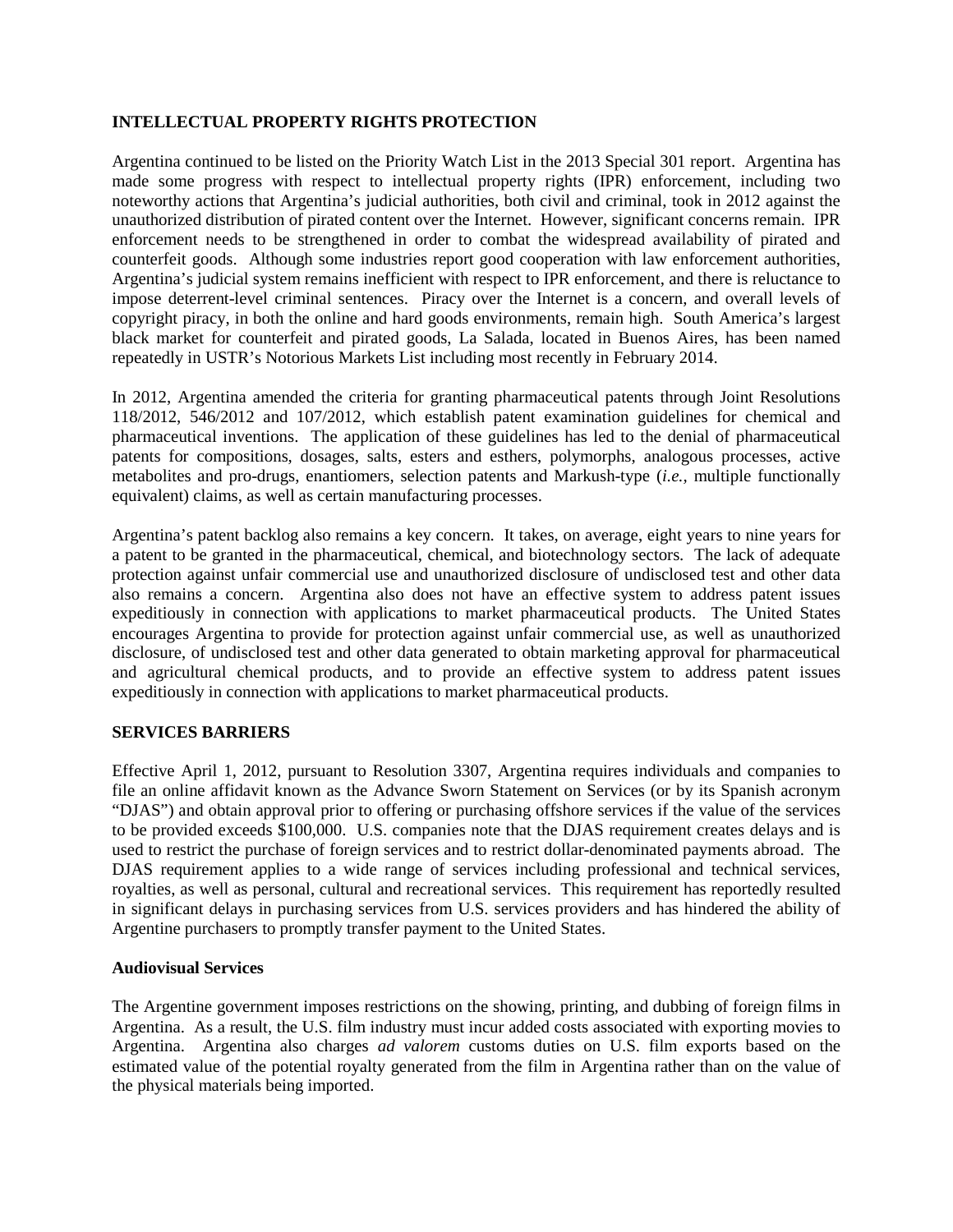Since August 30, 2011, under Resolution 2114/2011, the National Institute of Cinema and Audiovisual Arts has been authorized to tax foreign films screened in local movie theaters. Distributors of foreign films in Argentina must pay screening fees that are calculated based on the number and geographical locations of theaters at which films will be screened within Argentina. Films that are screened in 15 or fewer movie theaters are exempted.

## **Insurance Services**

The Argentine insurance regulator (SSN) issued an order (Resolution 35,615/2011) effective on September 1, 2011, prohibiting cross-border reinsurance. As a result, Argentine insurers are able to purchase reinsurance only from locally based reinsurers. Foreign companies without local operations are not allowed to enter into reinsurance contracts except when the SSN determines there is no local reinsurance capacity. In 2011, the Argentine insurance regulator issued Resolution 36.162 requiring that "all investments and cash equivalents held by locally registered insurance companies be located in Argentina."

These regulations do not formally require the exchange of dollars into pesos; companies can convert their holdings to dollar-denominated assets based in Argentina and still be in compliance. Nevertheless, non-Argentine insurance firms – whose liabilities are often denominated in U.S. dollars – have reported pressure by the Argentine government to sell their dollars for pesos. U.S. insurance firms also have reported that complying with the Argentine government's requests would force them to take losses due to what they believe is an official exchange rate that overvalues the peso. The Argentine government has also blocked payments by subsidiaries of dividends and royalties to parent companies and shareholders abroad.

#### **INVESTMENT BARRIERS**

## **Pension System**

In November 2008, the Argentine Parliament approved a bill to nationalize Argentina's private pension system and transfer pension assets to the government social security agency. Compensation to investors in the privatized pension system, including to U.S. investors, is still pending and under negotiation.

## **Foreign Exchange and Capital Controls**

Hard currency earnings on exports, both from goods and services, must be converted to pesos in the local foreign exchange market. In November 2011, pursuant to Decree 1722/2011, Argentina eliminated exceptions to the local conversion requirement previously granted to hydrocarbon and mining exporters. Revenues from exporting to Argentine foreign trade zones and from re-exporting some temporary imports are still exempted from this requirement.

Time limits on fulfilling the requirement to convert to pesos range from 60 days to 360 days for goods (depending on the goods involved) and 15 days for services. For certain capital goods and situations where Argentine exports receive longer-term financing, Argentine exporters receive more generous time limits. A portion of foreign currency earned through exports may be used for foreign transactions. The time periods for fulfilling the requirements to convert pesos are frequently changed. For example, in April 2012, Argentina issued Resolution 142/12, which reduces the time limits for companies to convert their export earnings to pesos on the local foreign exchange market to within 15 calendar days. This requirement virtually halted exports in some industries, such as mining, that were unable to comply with the new rule. In response, the Argentine government partially eased the requirement and set differential timeframes ranging from 15 days to 360 days depending on the exported product. Tariff lines and their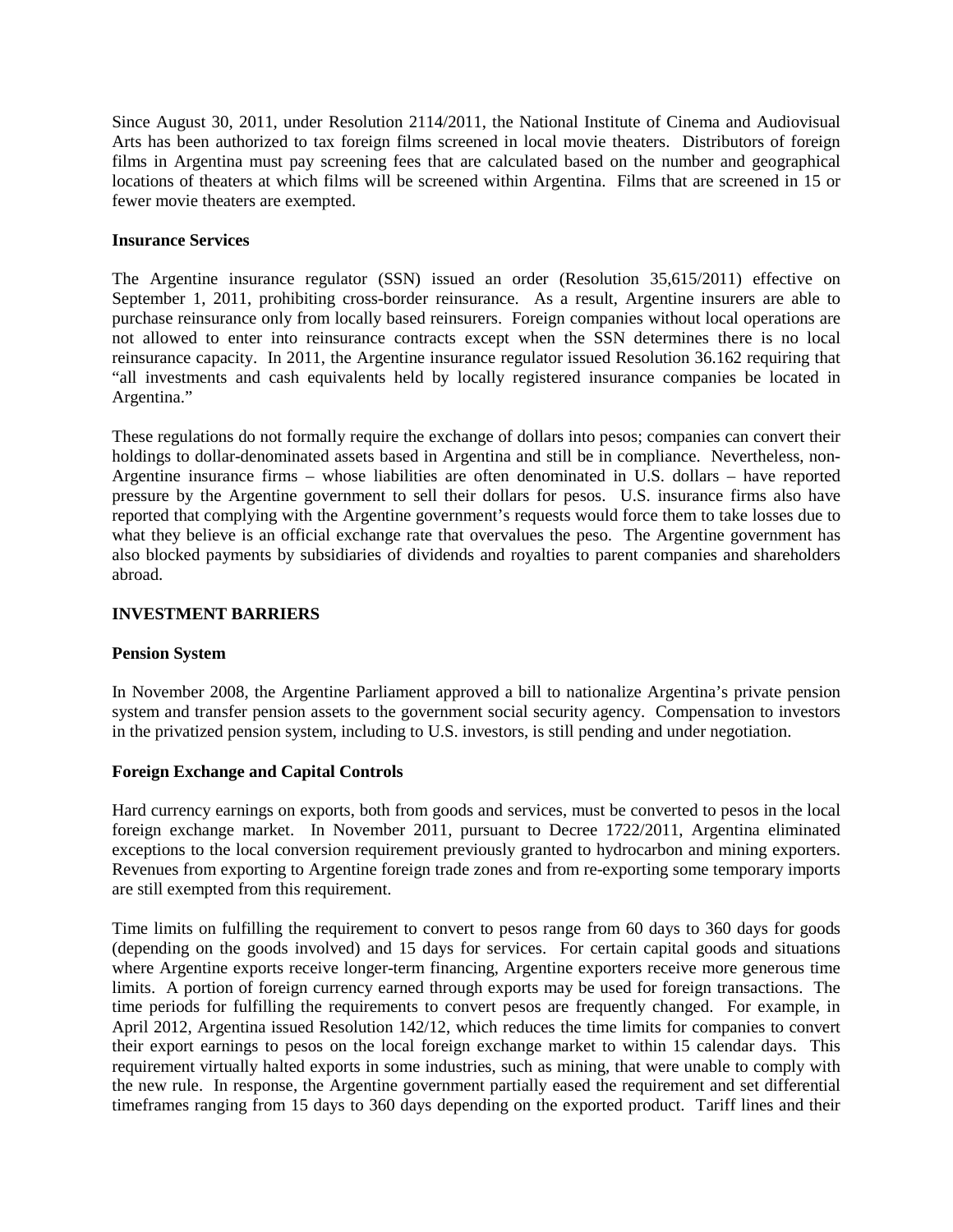corresponding timeframes can be found at: [http://www.infoleg.gov.ar/infolegInternet/anexos/ 195000-](http://www.infoleg.gov.ar/infolegInternet/anexos/%20195000-199999/196638/texact.htm) [199999/196638/texact.htm](http://www.infoleg.gov.ar/infolegInternet/anexos/%20195000-199999/196638/texact.htm)

In 2005, the government issued Presidential Decree 616, revising the registration requirements for capital inflows and outflows. The Ministry of Economy implemented Decree 616 through resolutions in 2005 and 2006, which imposed more restrictive controls on the following classes of inbound investments: inflows of foreign funds from private sector debt (excluding foreign trade and initial public offerings of stock and bond issues); inflows for most fiduciary funds; inflows of nonresident funds that are destined for the holding of Argentine pesos or the purchase of private sector financial instruments (excluding foreign direct investment and the primary issuance of stocks and bonds); and investments in public sector securities purchased in the secondary market. These inflows are subject to three restrictions: (1) they may not be transferred out of the country for 365 days after their entry; (2) proceeds from foreign exchange transactions involving these investments must be paid into an account in the local financial system; and (3) a 30 percent unremunerated reserve requirement must be met, meaning that 30 percent of the amount of such transactions must be deposited in a local financial entity for 365 days in an account that must be denominated in dollars and pay no interest. Pursuant to subsequent amendments to the decree, a deposit is not required for capital inflows to finance energy infrastructure, certain purchases of real estate by foreigners, and certain tax payments and social security contributions.

In October 2011, Argentina increased controls on retail foreign exchange. Buyers are required to be approved by AFIP which evaluates each request based on the individual's or company's revenue stream. Local business representatives have reported receiving approvals for amounts much lower than requested. This has hampered the ability of Argentine importers to buy U.S. exports. In July 2012, Argentina also banned retail foreign exchange purchases for purposes of savings, and only allows such purchases, though with significant restrictions, for purposes of payment for tourism services abroad. This limited access to foreign exchange has contributed to the existence of a parallel exchange rate. In August and September 2012, AFIP issued Resolutions 3378 and 3379/2012 that set a 15 percent withholding tax on purchases by non-residents (be it overseas or via the Internet) with debit and credit cards. On March 19, 2013, through Resolution 3450/2013, the tax rate was increased up to 20 percent and extended to airfare tickets and tourism packages. More details are available at: [http://www.infoleg.gob.ar/infolegInternet/verNorma .do;jsessionid=E78A28E1FDF40305464EA9158ED](http://www.infoleg.gob.ar/infolegInternet/verNorma%20.do;jsessionid=E78A28E1FDF40305464EA9158ED2B88A?id%20=209507) [2B88A?id =209507.](http://www.infoleg.gob.ar/infolegInternet/verNorma%20.do;jsessionid=E78A28E1FDF40305464EA9158ED2B88A?id%20=209507) On December 3, 2013, the tax was increased to 35 percent (Resolution 3350). This new resolution provides that the purchase of foreign exchange, previously authorized by AFIP, is also subject to this tax. The tax is theoretically refundable when the agent files an income tax return, although in practice the amount received would be depreciated by inflation. This tax reduces U.S. services exports as purchases on credit cards remain the only direct access to foreign exchange for Argentines traveling abroad.

U.S. companies have reported that since 2012 the Argentine government has limited their ability to make payments in foreign currency outside of Argentina. The restrictions are often communicated informally by the Argentine government and may extend to profit remittances, royalty payments, technical assistance fees, and payments for expenses incurred outside of Argentina. Companies also report that the Argentine government may eventually permit remittance of a portion of their Argentine-based revenue, but this amount is often reported to be less than what the company had intended to remit.

## **ELECTRONIC COMMERCE**

On January 20, 2014, Argentina modified its retail mail order import licensing system through AFIP General Resolution 3579. Online purchases of foreign products valued up to \$3,000 and delivered through Argentina's official postal service (EMS) are assessed a charge of 50 percent of the value of the goods. Goods in excess of \$3,000 may not be sent via EMS. In addition, individuals may import up to